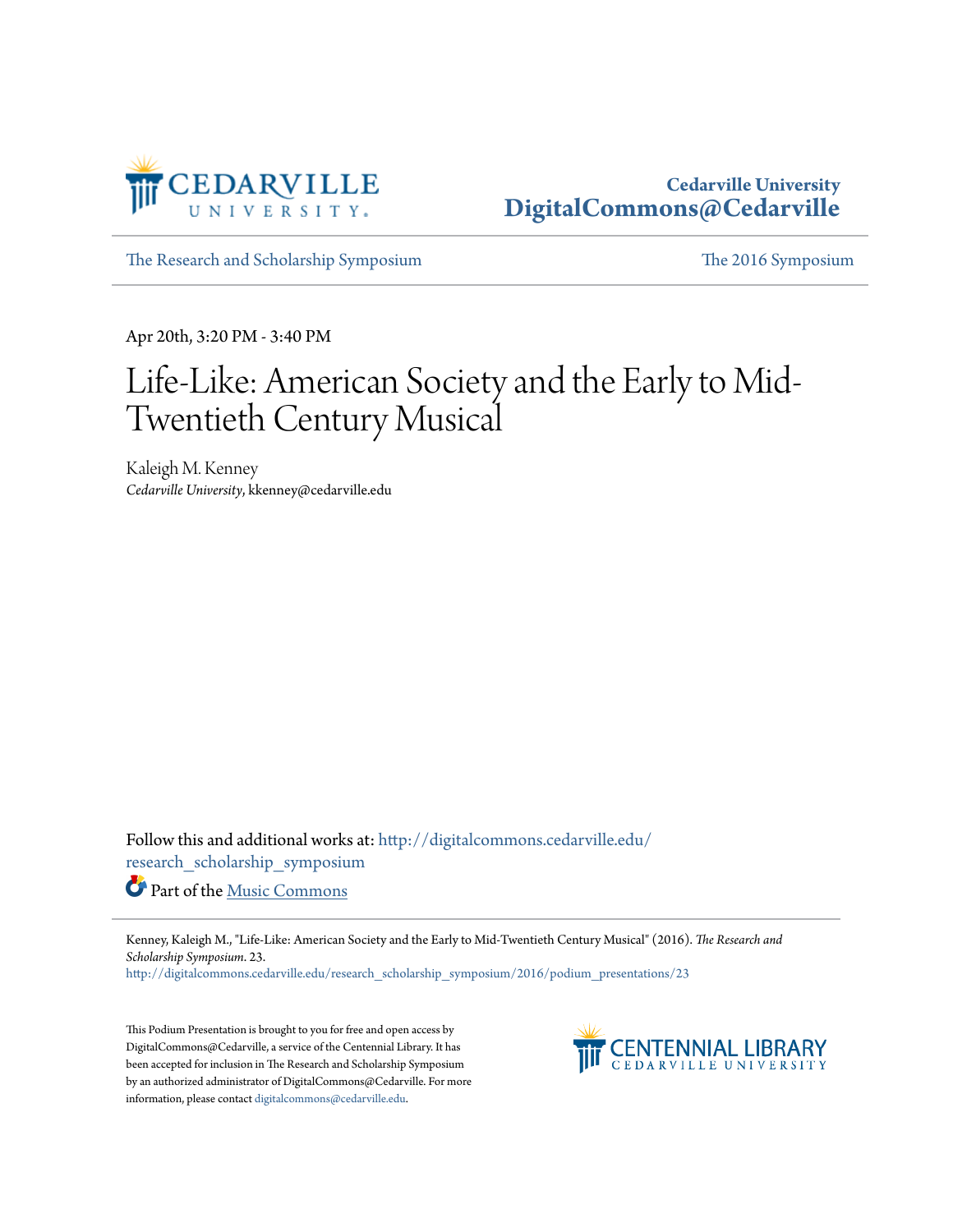## Life-Like: American Society and the Early to Mid-Twentieth Century Musical

Musical theatre has been a beloved form of entertainment for many years now. Many people have found themselves in the seats of a theater watching a marvelous spectacle of song and dance, and observing a new story unfold before their eyes. Some may consider this kind of entertainment as a form of escape or distraction from one's everyday life, but that might not be truly so. Musical theatre, just like any other of the fine arts, is still subject to the values and conditions of the culture and time where and when it was written. "As a form of popular entertainment for fairly broad based audiences, throughout the twentieth century musicals variously dramatized, mirrored, or challenged our deeply-held cultural attitudes and beliefs." Musicals reflect the social and political values of culture (American culture, in most cases during the twentieth century), and almost all musicals either explicitly or unknowingly provide a viewpoint on the culture of their time.

As previously stated, musicals of the twentieth century are typically most affected by American society and culture. In the more limited versions of musical theatre that preceded this time, the main source of material or inspiration came from European influences, such as opera or comic opera. However, around the turn of the century (from the nineteenth century to the twentieth century, to be specific), a shift began to occur. American composers began to take center stage in the world of musical theatre by providing uniquely American voices to their productions. This lead to America and Broadway in particular becoming the unofficial headquarters for this genre.

The beginning of a new century in American musical theatre came alongside a strong sense of national pride, and this patriotism was reflected in the musicals of the time. One strong source of national pride came from the boom of industry in the United States, which was constantly growing and seemed limitless at the time. Industry was what lead to the United States becoming a world power, so it only seemed appropriate to include it on the stage. Many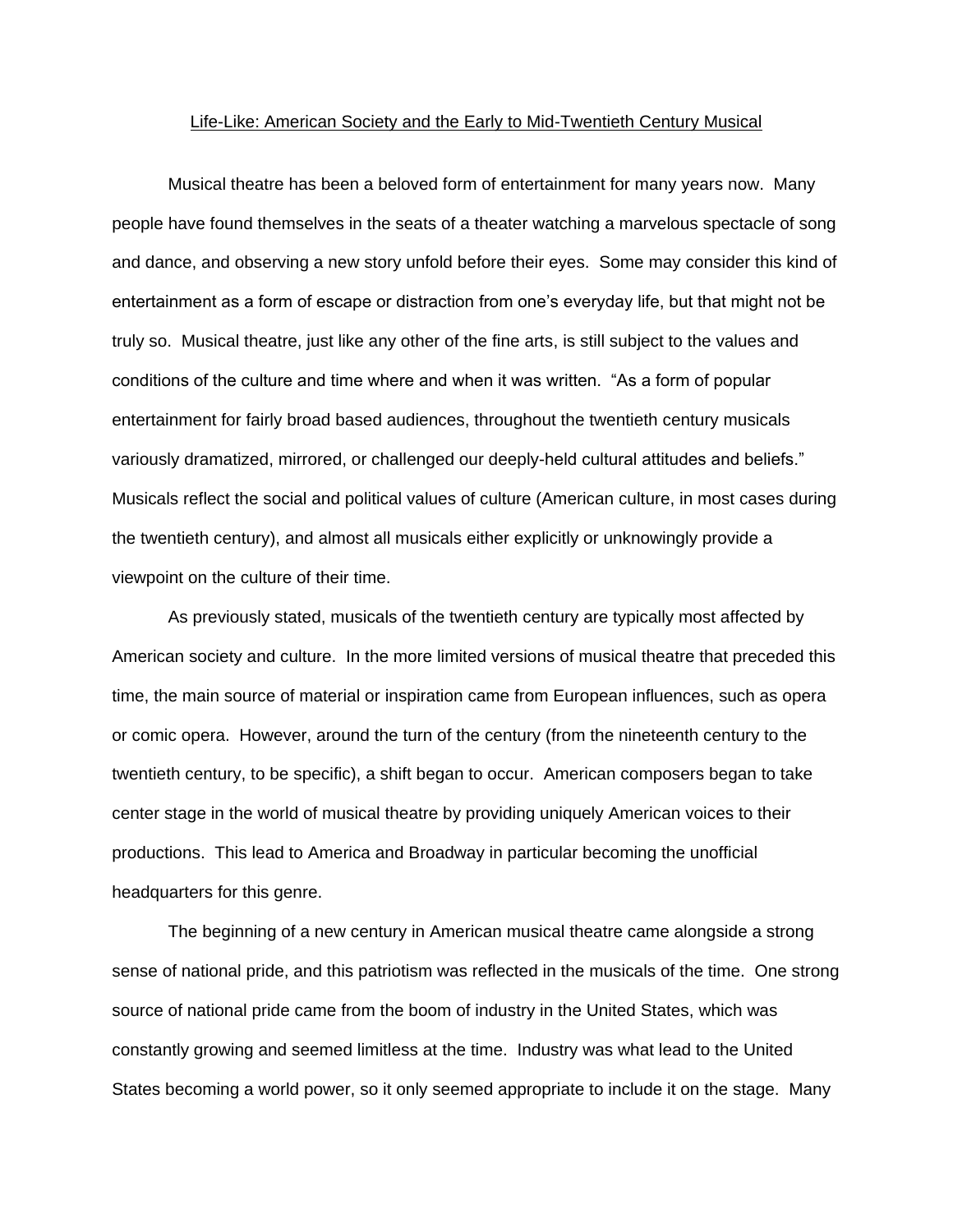of these shows have strikingly similar plots in which the American protagonist is a race driver who ends up winning a race and the heart of an all American sweetheart while defeating the typically foreign antagonist.

Another common thread in many musicals before World War I was the idea of the American dream, and how anyone could make their lives better is they worked hard enough. "The hero's ultimate triumph over family objections- his own family's or the girl's- advocated romantic love while reinforcing the notion that there are no class barriers in the United States." The ideals of love and hard work triumph over inherit money and fortune. While a sense of nationalism can seem like a positive aspect of these productions, there was also a negative aspect. With American pride came a prejudice against people of other cultures and nationalities, which can seem strange because America is often characterized as a melting pot culture.

Another display of nationalism through the use of musical theatre came in the form of the gunboat musical. These productions were meant to display the power and strength of the U.S. Navy. The Navy was considered to be of a higher caliber than the Army at the time, and so using the Navy's military strength as a subject for entertainment seemed like the right way to go to boost American morale. The plot of these shows usually involves an American getting entangled in foreign affairs only to be saved from the conflict by the Navy at the end of the show while also demeaning and vilifying the foreigners in a tying together of nationalism and xenophobia.

African Americans also suffered at the hand of racism, even in musical theatre. "Throughout the entire period, black Americans suffered segregation, discrimination, disenfranchisement, racist political demagoguery, and racial violence that nearly always went unpunished and often won applause from whites." The objectification and suffering of African Americans seemed to be approved by the audiences of musical theatre before the beginning of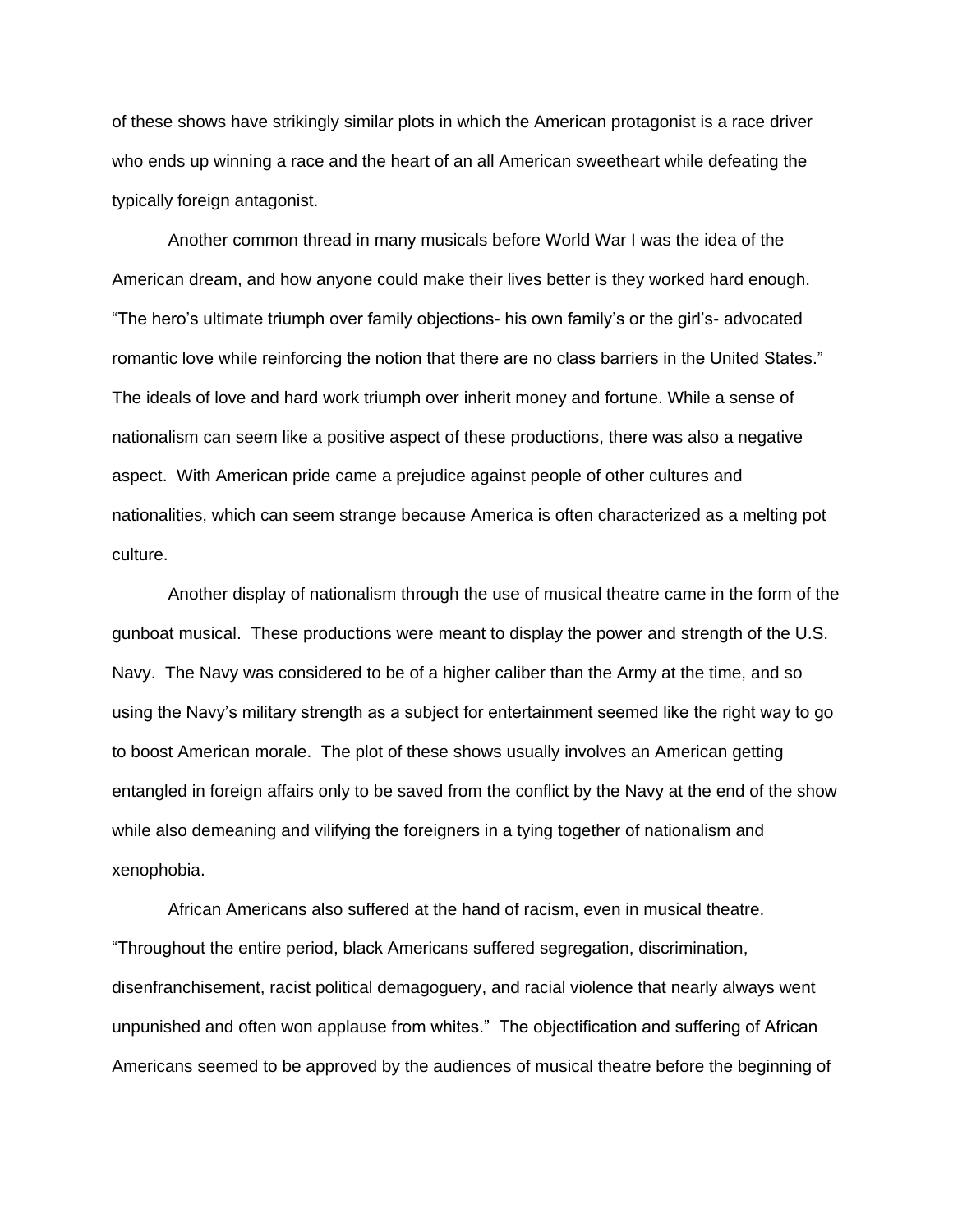World War I. Not only were the depictions of black characters often inaccurate and demeaning, but they were also normally performed by white actors in blackface makeup.

In the year 1914, the world was shaken by the assassination of Archduke Franz Ferdinand, and suddenly many countries found themselves thrown into the midst of the first World War. While not many musicals used the war as a topic, several wartime revues were performed in support of the troops. The ideas of war having a sense of heroism and romanticism were still alive on the American stage, even though those ideas were abandoned in Europe.

After the conclusion of World War I, America came into a period of time of widespread prosperity during the roaring twenties. The American economy was in a state of almost constant growth, and with that economic growth came a love of the superficial and the indulgence in frivolities by the general American public. With the widespread prosperity came an explosion in the number of Broadway musicals produced. Between the Broadway seasons of 1919-1920 and 1929-1930, more musicals were produced than any other eleven year period to date.

The economic boom of the twenties led to a change in the composition of the audience that would fill the theater. People from the working class could afford to go out for a night of amusement without having to drain their bank accounts. "The 1920's was one of the last decades of the century when ticket prices rose so slowly that the incomes of the working-class and middle-class Americans could more than keep up with them."

The main objective of the musicals of the roaring twenties was to provide a diversionary form of entertainment. Settings in which the stories took place could either be exotic or set in contemporary America. Shows set in the United States typically had music written in a Tin Pan Alley style that was common in much of the music of the era.

Very few of the productions of the twenties were on any specific political subject. An extremely high number of productions can be categorized as "Cinderella" musicals. The term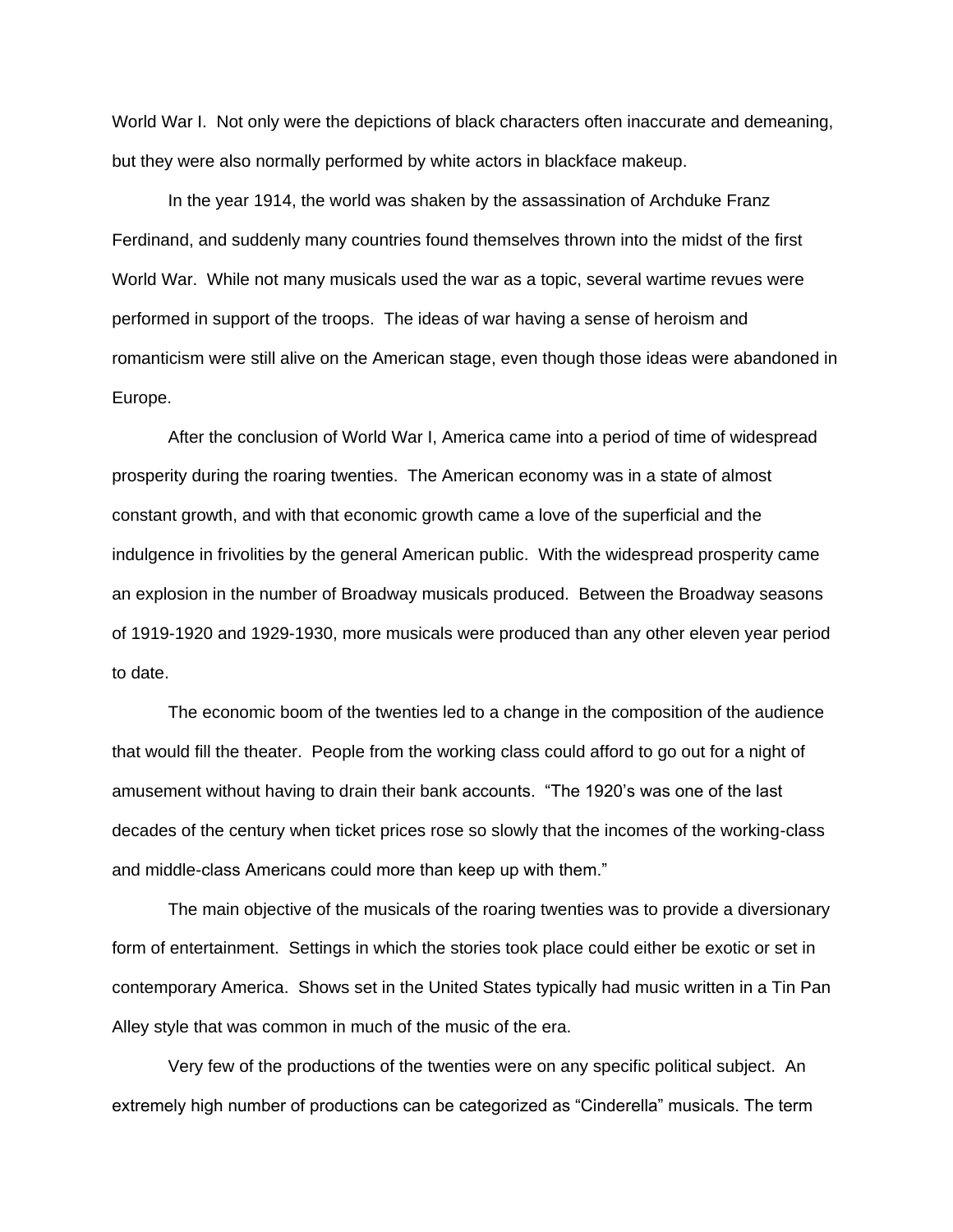"Cinderella" in this case refers to a female protagonist who overcomes her circumstances as a working class American (usually Irish-American) to both rise in social class and win the heart of a man. This whole subject is very similar to many productions that came before this time, but the main difference is the change in gender of the main character from male to female.

The theme of the American dream was still readily apparent, although the female character could either rise in status through her own hard work, through marriage to an all American man, or a combination of the two. The fact that the main character was usually Irish-American might have been to demonstrate to recent immigrants that the American ideal was attainable for almost everyone.

Another important development in musical theatre during the roaring twenties was the progression of the African American musical. One stepping stone for the African American musical was achieved by the production team of the musical *Shuffle Along*, which premiered in 1921. This production, unlike many that came before it, was notable for being performed on "almost Broadway". While the 63rd Street Theatre was on the edge of New York City's theatre district, it was much closer than any African American production had ever been. Also, the musical featured a sincere love duet between two black characters, which was considered taboo at that point in time. *Shuffle Along* "afforded a real opportunity for numerous blacks to achieve true recognition, even stardom, in a theatre world dominated by whites both on stage and in the audience. Further, the success of *Shuffle Along* "legitimized the black musical. It proved to [white] producers and theatre managers that audiences would pay to see black talent on Broadway."

Perhaps the most well known African American musical is Oscar Hammerstein and Jerome Kern's *Show Boat* (1927). It was considered controversial and progressive for several reasons, most prominently for idea of a mixed cast as opposed to an all African American or all white cast. It also included an interracial marriage between the characters Julie and Steve and the show explores the societal conflicts associated with their relationship.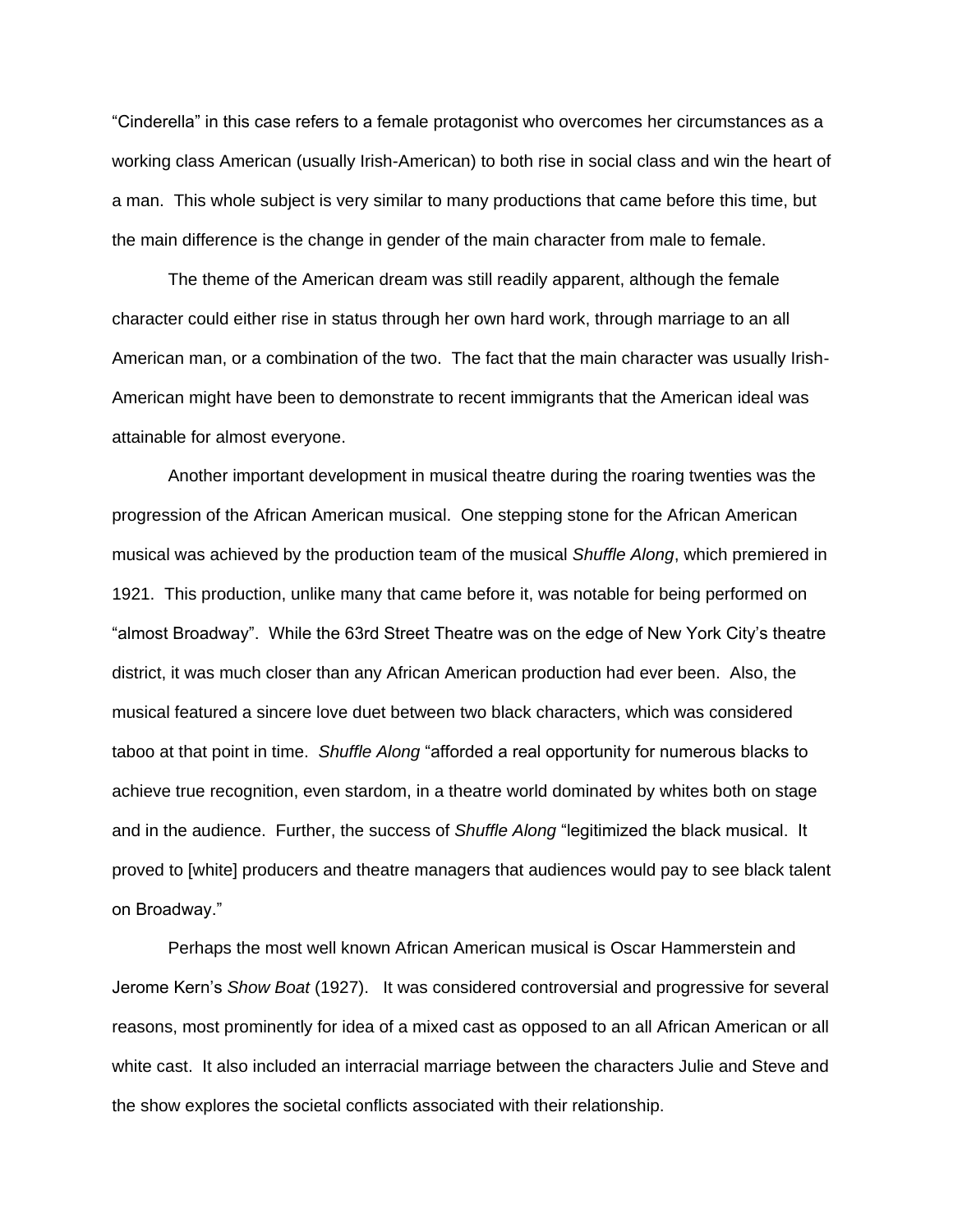With the stock market crash of 1929 came the Great Depression, which extended to Broadway during the 1930s. The fall of the economy led to less support from the public for the arts because the public could no longer afford to attend Broadway musicals. Therefore, those involved in show business had to adapt by making productions be less extravagant. Many people couldn't afford to go to shows, so the theatres couldn't afford to put on big budget musicals.

There were two main developments in musical theatre during the Great Depression, and those were the use of naturalism and the use of satire. One significant example of the use of naturalism in musical theatre was Gershwin's *Porgy and Bess* (1935), which was also a milestone for African American musicals. *Porgy and Bess* made use of a combination of operatic elements and a bluesy jazz sound, and it had a cast almost exclusively of African Americans. Gershwin, the composer of this musical, took special care to try to accurately depict a culture that he was not a part of, as opposed to relying on stereotypes to tell the story. As a result, the audience gets to see a very realistic setting of a lower class African American community which Gershwin called Catfish Row.

Satire was also used in the Broadway musicals of the Great Depression. This genre of musical fit the era because satire feeds off of the societal turmoil for its source material. Economic downfall led to a rise in liberal thinking, which allowed for the satirical commentary on the nation's condition. Some satirical musicals of this time include *Strike Up the Band* (1930), *Of Thee I Sing* (1931), and *Let 'Em Eat Cake* (1933). The composition of satirical musicals greatly decreased after the Great Depression, and of those composed after this time only a few have had much success.

World War II was the main event of the 1940s, and this war made Americans spring into action both overseas and on the homefront. Many men volunteered to fight in the armed forces, meanwhile women joined the workforce. Bond sales were through the roof thanks to widespread propaganda that encouraged Americans to buy war bonds. However, most of the